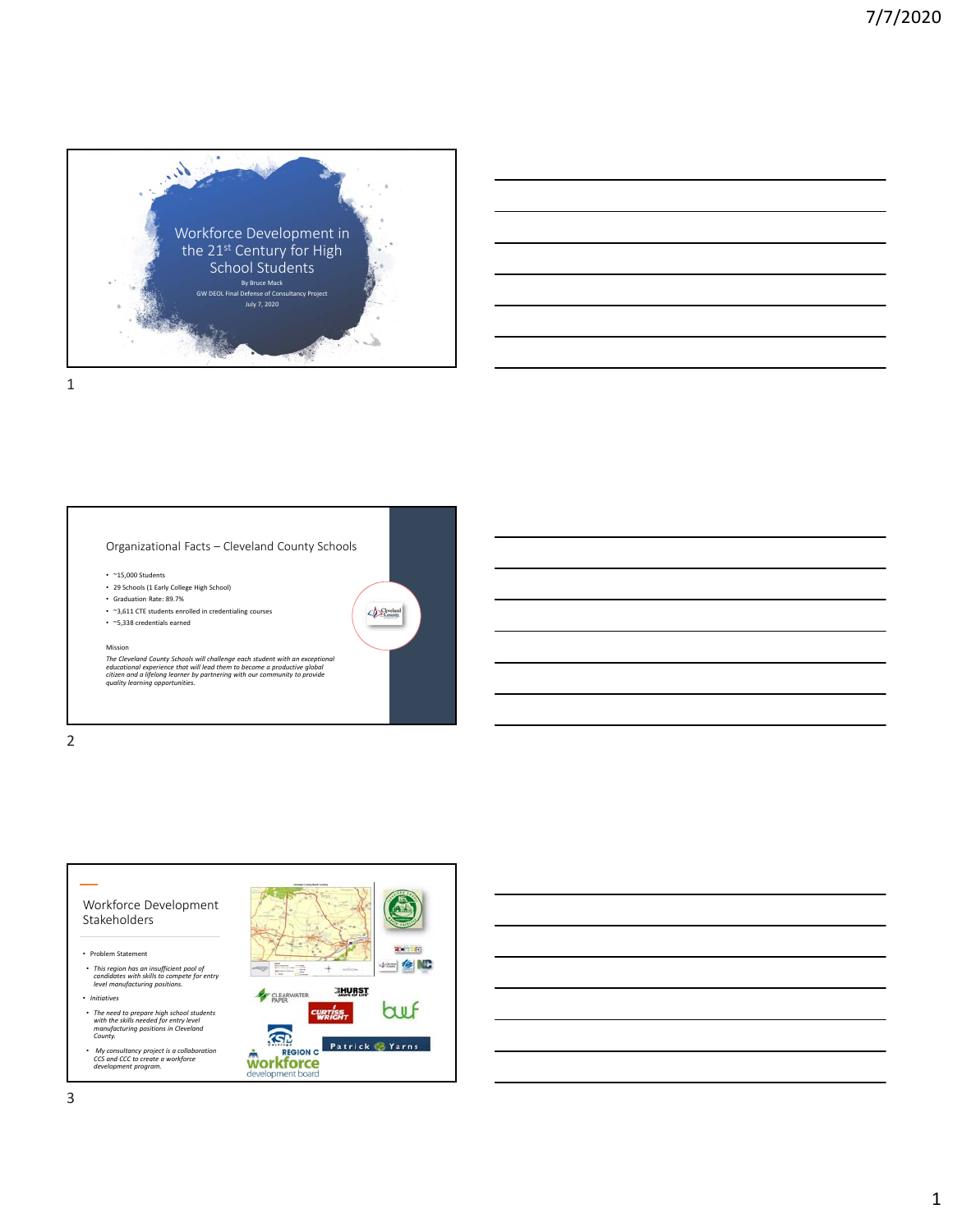



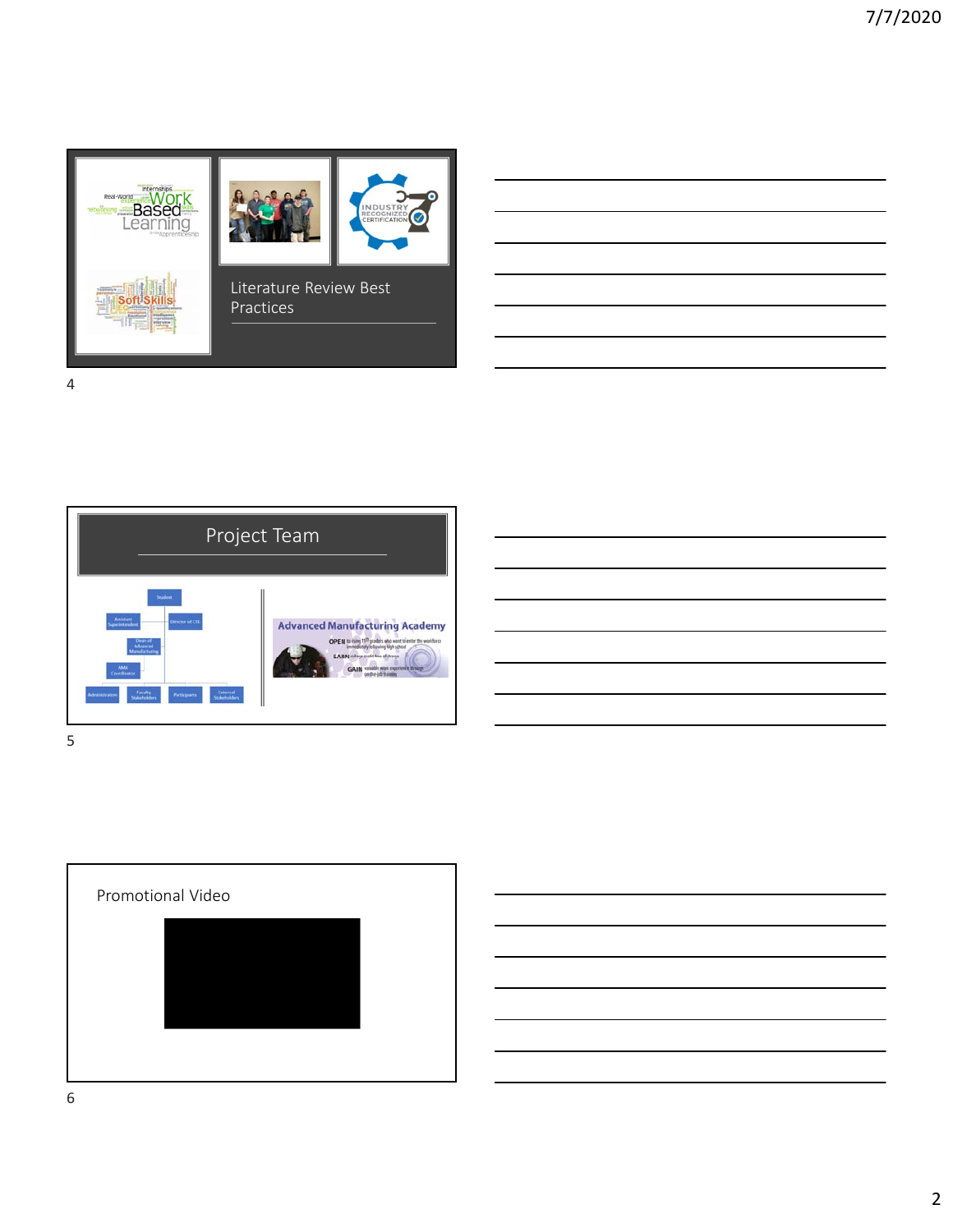

| <u> 1989 - Johann Stein, mars et al. 1989 - Anna ann an t-Anna ann an t-Anna ann an t-Anna ann an t-Anna ann an t-</u> |  | ______ |
|------------------------------------------------------------------------------------------------------------------------|--|--------|
|                                                                                                                        |  |        |
|                                                                                                                        |  |        |
|                                                                                                                        |  |        |
| <u> 1989 - Johann John Stein, markin sanadi a shekara ta 1989 - An tsara tsara tsara tsara tsara tsara tsara tsa</u>   |  |        |
|                                                                                                                        |  |        |
|                                                                                                                        |  |        |
|                                                                                                                        |  |        |

| Goal 1                                                                                           | <b>Key</b><br><b>Assumptions</b>                                                     | <b>Constraints</b>                          | <b>Outcome</b>                                                   |  |
|--------------------------------------------------------------------------------------------------|--------------------------------------------------------------------------------------|---------------------------------------------|------------------------------------------------------------------|--|
| 100% of the<br>participants<br>will receive a<br>high school<br>graduation<br>diploma.<br>$n=18$ | 10% of the<br>participants<br>will not<br>graduate with a<br>high school<br>diploma. | CCS<br>graduation<br>rate is around<br>90%. | 100% of the<br>participants<br>graduated<br>from high<br>school. |  |
|                                                                                                  |                                                                                      |                                             |                                                                  |  |

| Goal 2                                                                                              | <b>Key</b><br><b>Assumptions</b>                                                  | <b>Constraints</b>                             | <b>Outcome</b>                                                                            |
|-----------------------------------------------------------------------------------------------------|-----------------------------------------------------------------------------------|------------------------------------------------|-------------------------------------------------------------------------------------------|
| 90% of the<br>participants<br>will receive a<br>post-secondary<br>credential from<br>CCC.<br>$n=18$ | 10% of the<br>participants will<br>return to their<br>traditional high<br>school. | CCS course<br>delivery<br>method is<br>online. | 72% of the<br>participates<br>received a<br>post-<br>secondary<br>credential<br>from CCC. |
|                                                                                                     |                                                                                   |                                                |                                                                                           |

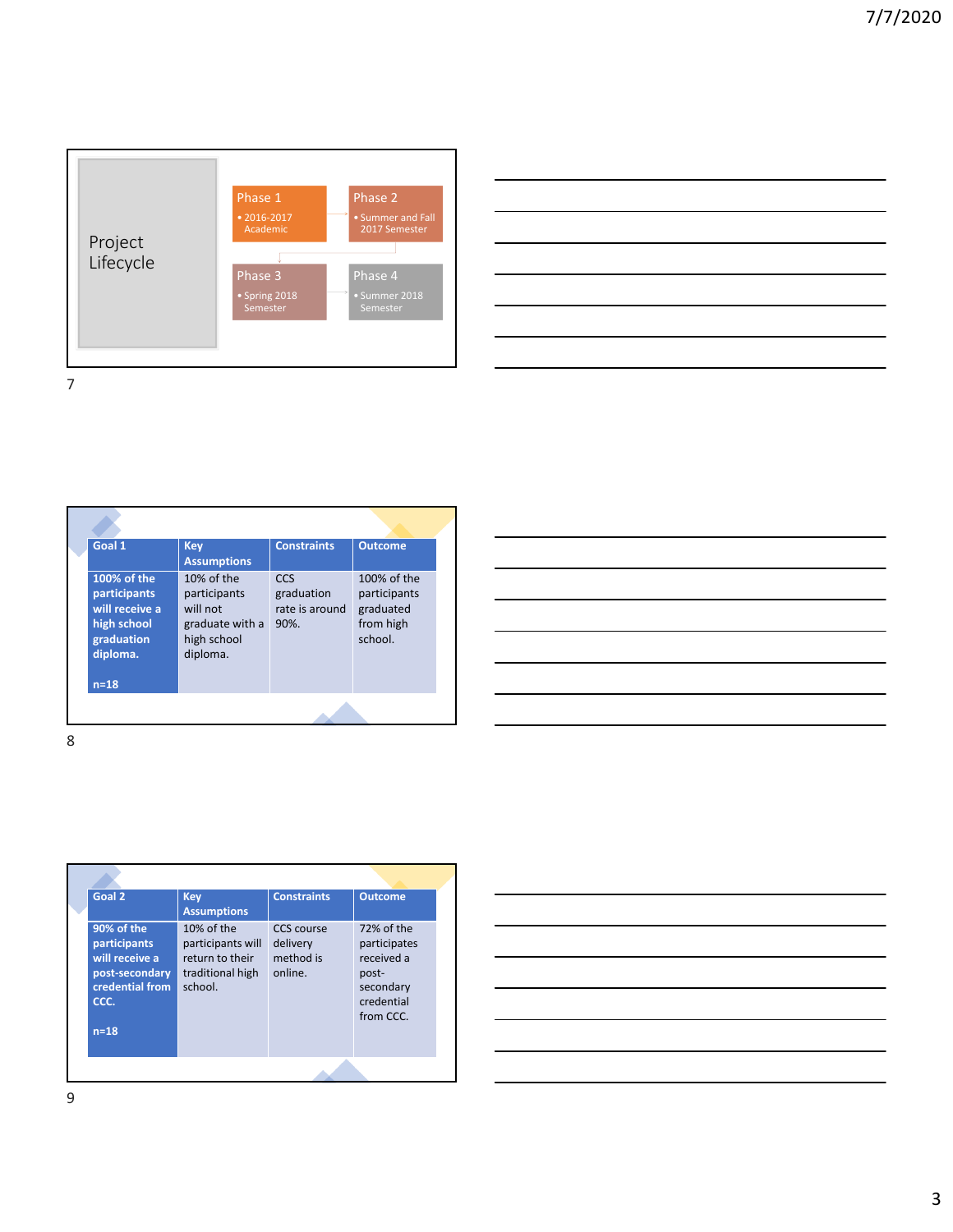| 80% of the<br>20% of the<br>100% of the<br>Participants<br>participants<br>participants<br>participants<br>may not see<br>will receive an<br>received an<br>will not pass<br>value in the<br>an industry-<br>credential.<br>industry-<br>industry-<br>recognized<br>recognized<br>recognized<br>credential.<br>credential.<br>credential by<br>graduation. | Goal 3 | Key<br>Assumptions | Constraints | Outcome |
|------------------------------------------------------------------------------------------------------------------------------------------------------------------------------------------------------------------------------------------------------------------------------------------------------------------------------------------------------------|--------|--------------------|-------------|---------|
|                                                                                                                                                                                                                                                                                                                                                            |        |                    |             |         |

| Goal 4                                                                                                                      | Key<br><b>Assumptions</b>                                                        | <b>Constraints</b>                                                                     | <b>Outcome</b>                                                                           |
|-----------------------------------------------------------------------------------------------------------------------------|----------------------------------------------------------------------------------|----------------------------------------------------------------------------------------|------------------------------------------------------------------------------------------|
| 75% of the<br>participants will<br>participate in a<br>work-based<br>learning/OJT<br>experience by<br>graduation.<br>$n=18$ | 25% of the<br>participants will<br>not participate<br>in work-based<br>learning. | Participants may<br>be under the age<br>of 18 during the<br>time of the<br>experience. | 67% of the<br>participants<br>participated in<br>a work-based<br>learning<br>experience. |

| <u> 2000 - John Harry Harry Harry Harry Harry Harry Harry Harry Harry Harry Harry Harry Harry Harry Harry Harry Harry Harry Harry Harry Harry Harry Harry Harry Harry Harry Harry Harry Harry Harry Harry Harry Harry Harry Harr</u> |  | ______                   |
|--------------------------------------------------------------------------------------------------------------------------------------------------------------------------------------------------------------------------------------|--|--------------------------|
|                                                                                                                                                                                                                                      |  |                          |
| <u>. In the second contract of the second contract of the second contract of the second contract of the second con</u>                                                                                                               |  |                          |
|                                                                                                                                                                                                                                      |  |                          |
| <u> 1989 - Johann Stoff, deutscher Stoffen und der Stoffen und der Stoffen und der Stoffen und der Stoffen und der</u>                                                                                                               |  | ____                     |
|                                                                                                                                                                                                                                      |  |                          |
|                                                                                                                                                                                                                                      |  | $\overline{\phantom{a}}$ |
|                                                                                                                                                                                                                                      |  |                          |
|                                                                                                                                                                                                                                      |  |                          |
|                                                                                                                                                                                                                                      |  |                          |
|                                                                                                                                                                                                                                      |  |                          |
|                                                                                                                                                                                                                                      |  |                          |

11

| Goal 5                                                                                                                                           | <b>Key</b><br><b>Assumptions</b>                                                     | <b>Constraints</b>                                                      | <b>Outcome</b>                                                                                                                   |
|--------------------------------------------------------------------------------------------------------------------------------------------------|--------------------------------------------------------------------------------------|-------------------------------------------------------------------------|----------------------------------------------------------------------------------------------------------------------------------|
| 50% of the<br>participants will<br>be employed in<br>their field of<br>study within 6<br>months after<br>completion of<br>the program.<br>$n=18$ | 50% of the<br>participants<br>will not be<br>employed in<br>their field of<br>study. | Participants<br>may not be<br>interested in<br>their field of<br>study. | 27% of the<br>participants<br>were employed<br>in their field of<br>study within 6<br>months after<br>completing the<br>program. |

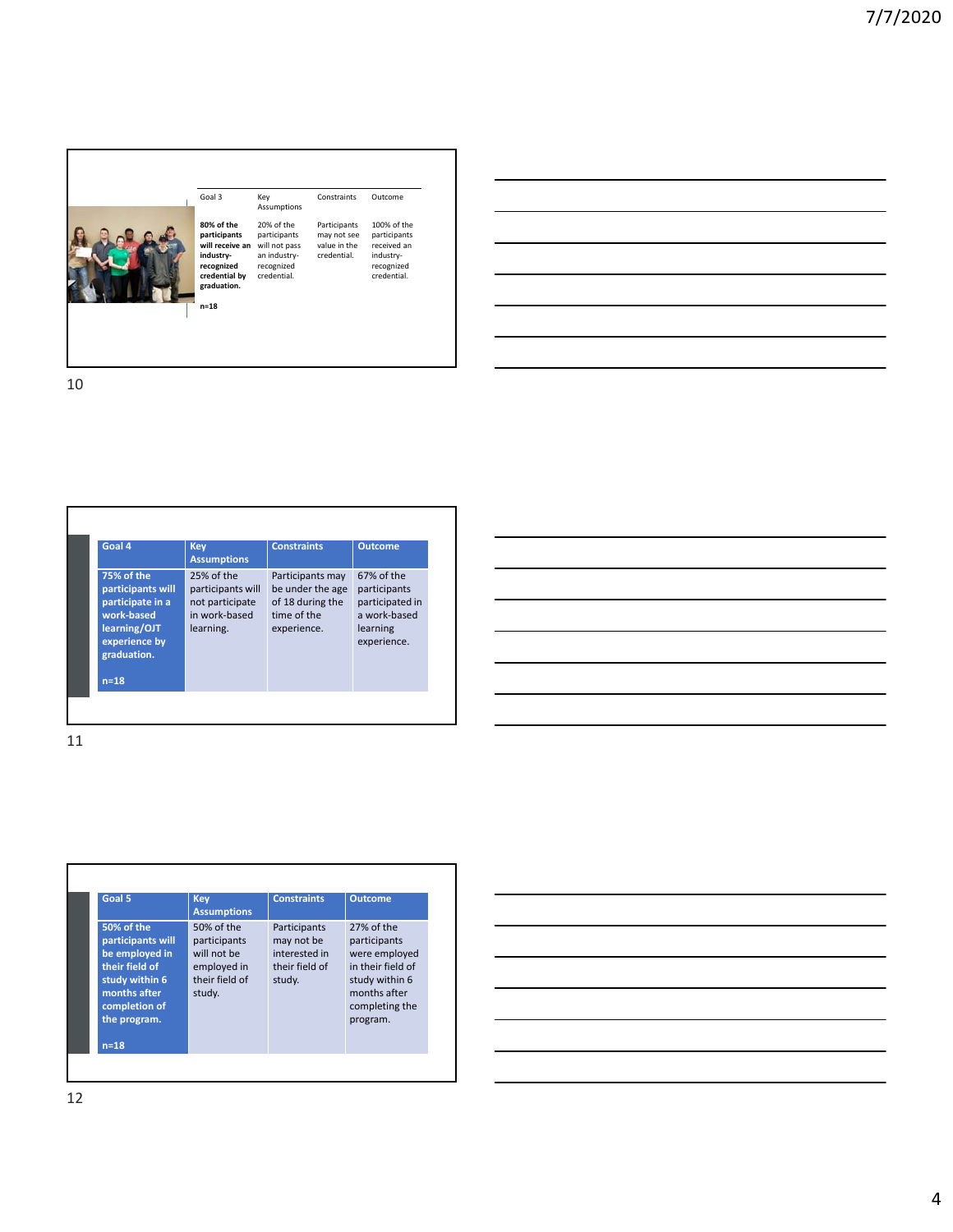Case Study – Dylan Chavez Hernandez

- Received a high school diploma from Cleveland Early College, and a Diploma in Automation Engineering Technology
- ed several credentials. • Completed work‐based learning with CCC maintenance department
- Hired full‐time by STI Fabrics in KM as a Youth Apprentice
- with CCC in the man become<br>p for the next 2 y working towards his journeyworker credential with US Department of Labor



13